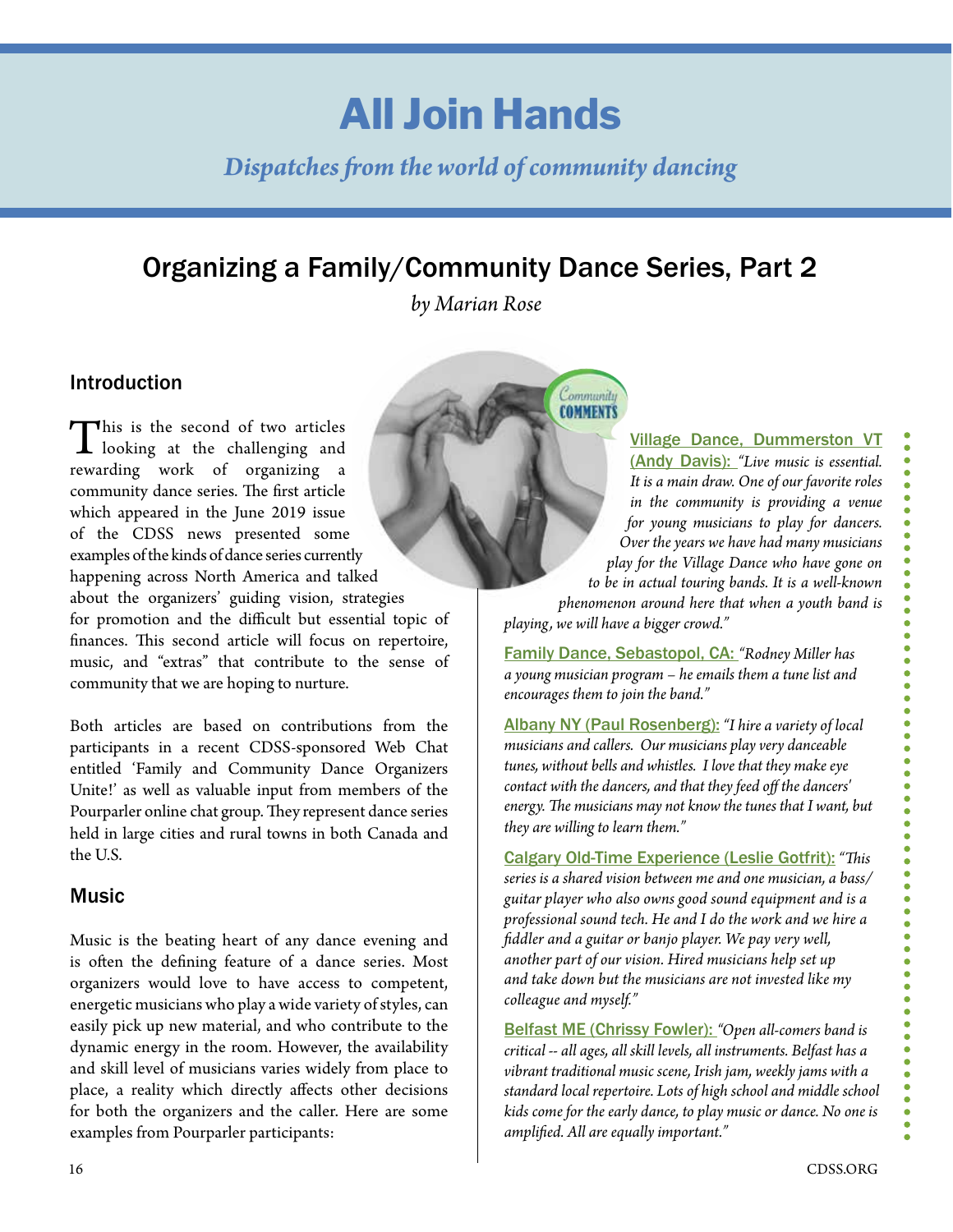Community

Sam Baumgarten: *"I open with a circle dance (thus allowing late comers to jump in), then follow up with mixers and Sicilians circles. Then, depending on the numbers, I may go to either contras or squares. I come prepared to go in multiple directions depending on the crowd. I always close with a calming dance in the Sacred Circle genre. I tend to vary the program week to week, but almost always re-visit dances over the course of a season, especially folk dances that may take more time to learn. I walk the fine line of challenging more experienced dancers while keeping newcomers comfortable. Mostly, I try to resist the urge to get more complicated. Everyone enjoys the basics and simple patterns and feeling successful is most important."* 

Angie Pomeroy: *"The first hour features family-friendly dances and the second hour dances to please the crowed of energetic young adults who flock to the dance. They use recorded music exclusively, which has resulted in a repertoire that mixes the ubiquitous northern-Canada standards such as two-step, polka and schottische with longways sets, square dances, singing games and jiving."* 

Andy Davis: *"Mostly Anglo-American dances. Singing games are often worked into the program. Every dance includes longways sets, circle mixers and keepers, Sicilian circles, scatter dances, squares and contras. We have had a Quebecois themed dance recently with music provided by musicians from a local Quebecois music session. We have no desire to become a mainstream contra dance. We fill a niche and enjoy doing so."*

Emily Addison (Ottawa): *"FUN FUN FUN, accessible for all ages, not overly kid-focused dances (some singing games wouldn't appeal to adults who are there without kids), variety in formation! Repetition is good and happy to keep at the same level of dancing over time."*

Paul Rosenburg: *"Some of the dances are funny and/or silly! We do lots of singing games. There are certain dances that we have been doing since 1994 and we are always adding in new dances. Probably 25% of dances are the same most evenings, but I use a large variety of dances for the other 75%. We are not looking to raise the level of dancing, although I occasionally will talk about how the music relates to the dance, or I'll teach a tiny bit about the mechanics of certain steps or figures. Generally, we just want to provide a fun time for families to do things together."*

Sue Hulsether: *"Some old-favorites, and some new ones – our regular dancers love both ends of the spectrum. There is no clear need on anyone's part to change the level of dancing, but some adult dancers yearn for a bit of a challenge. Combined with an ethic that children are welcome and encouraged to dance, these desires sometimes run cross-purpose. For most of* 

**COMMENTS** Viroqua, WI (Sue Hulsether): *"Open band. One of the organizers usually makes sure there is a core of fiddle, guitar, banjo and the rest just seems to take care of itself. I remember one dance where we had only 9 people. The musicians in the crowd rotated in and out of dancing, so we had a square of dancers and one musician playing for each dance, all evening long."*

Smithers, BC (Marian Rose): *"The large and dynamic fiddling group here (featuring fiddlers from age 6 to 75) concentrates much of their energy on producing elaborate stage productions. For them, the 'Fiddle Dances' are a chance to let off steam and have fun together, while at the same time getting experience playing for dances. Calling for their dances, therefore, also involves coaching them on what tunes to play, how to make them danceable and how to work with a caller. Happily, they are all fine musicians who learn well by ear and are eager to learn new styles. I have had no difficulty introducing some basic international dances to our repertoire."*

However, not everyone has access to competent, flexible musicians. Sam Baumgarten has organized a monthly international family dance series for the past eight years in Bridgewater, MA. Because the size of his group limits his budget, he rarely uses live music, but does try to hire some musicians occasionally. The Pomeroys in Fort St. John, BC have been holding barn dances (in their barn!) for a decade using only recorded music, an event that is bursting at the seams with young dancers and has become central to the cultural life in their rural community.

#### Repertoire

The vision of a dance series and the musicians that are available will inform the style of dancing that is done. For most of the groups presented in this article, the focus is on simple, fun dances that can be done by dancers of a wide range of ages. Some groups specialize in Anglo-American dances, or old-time squares and others feature more couple dancing and international folk dancing. Often there is a wide variety of skill levels and a certain level of chaos, so there is a trade-off between welcoming beginners and building skills. Some gems of wisdom from our experts:

- **• Emphasize fun—this is a party.**
- **• Simple dances, variety of formations.**
- **• Encourage flexible partnering.**
- **• Don't be afraid of repetition; some groups do the same opening or closing dance every month.**
- **• Not many mixers—kids want to stay with their parents.**
- **• Not many squares or fixed size sets.**

 $\bullet$ 

 $\bullet$ 

. . . . . . . . . . . . .

.....